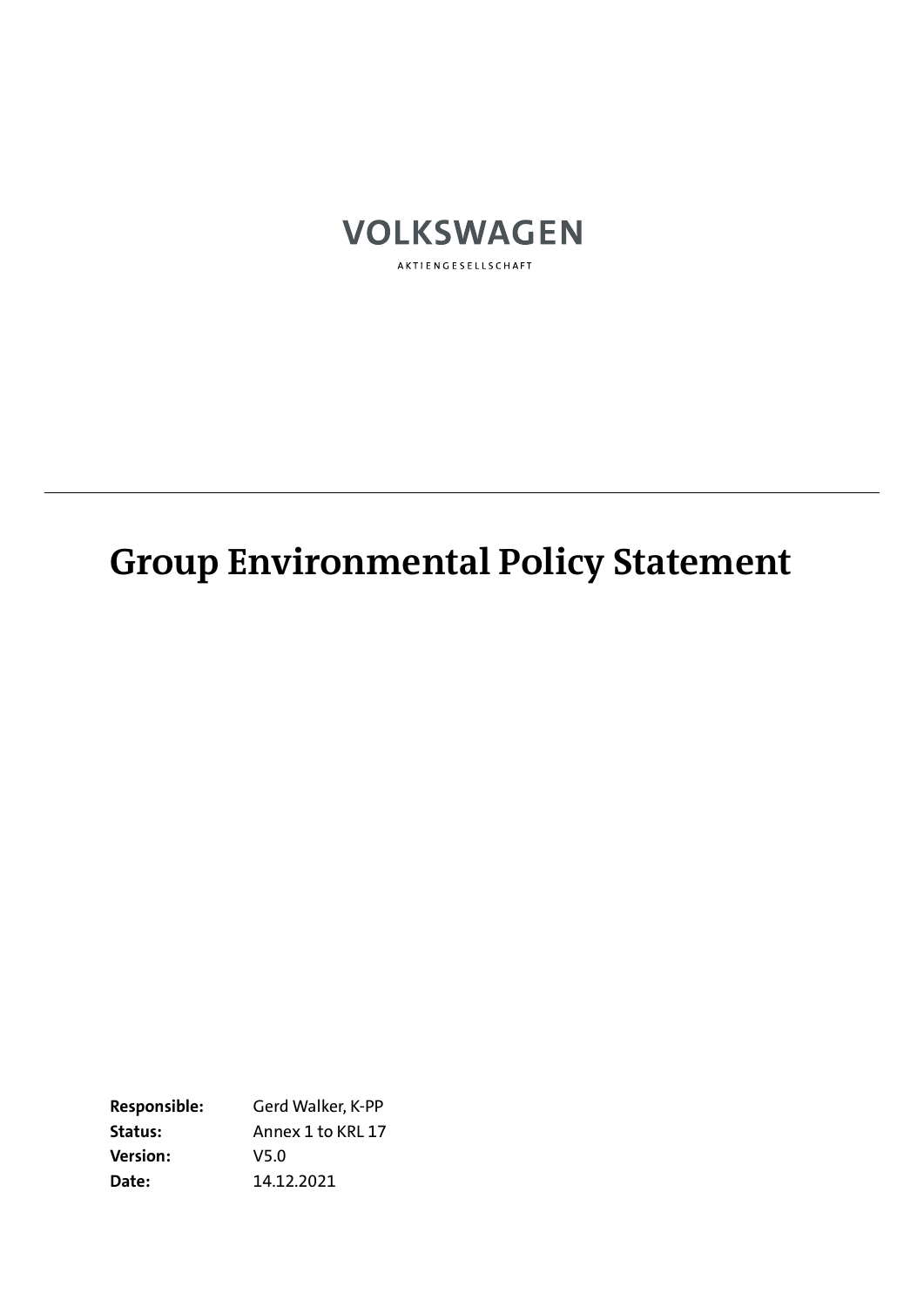## **Group Environmental Policy Statement**

Volkswagen Aktiengesellschaft develops, produces and sells motor vehicles and mobility services worldwide. Our identity is: We want to be a leading provider of sustainable mobility and a role model for the protection of our environment.

We are taking on the challenges of climate change and embracing them for ourselves. We are committed to the United Nations' two-degree target. We are aware of our significant global responsibility and the environmental and social impacts associated with our actions and our products. We use our globally networked innovative power to reduce our ecological footprint. We address the associated challenges over the entire life cycle of our mobility solutions. Our mobility innovations will also help our customers to reduce their own environmental footprint in terms of mobility while simultaneously securing our business competitiveness and employment. Guided by our "Environmental Mission Statement", the Volkswagen Group commits to the following requirements:

#### **1. Leadership**

Our managers at all organisational levels, and in all brands and companies of the Volkswagen Group, are aware of the environmental risks arising from their business activities. In both their actions and their words, they reinforce their commitment to conduct that complies with both the law and the company's interests, and to being a role model in environmental matters. They are responsible for ensuring that the requirements described in this Environmental Policy Statement are implemented and complied with in their area of responsibility. Our managers make sure that all staff are informed, correctly trained and accountable for the tasks assigned to them. In their area of responsibility, they create an appropriate framework in which employees and business partners can communicate especially sensitive environmental issues openly and without fear of negative consequences. The Boards of Management at Group and at each entity will consider environmental leadership with equal weight to other business criteria in key company decisions.

#### **2. Compliance**

We comply with regulatory and legal requirements and act in accordance with our voluntary commitments, as well as our corporate standards and objectives. Our Environmental Compliance Management Systems ensure that ecological aspects and obligations in our business activities are identified and appropriately considered. Environmental misconduct and deliberate disregard or fraud are treated in accordance with our organizational guidelines as violations of rules. Compliance with this Environmental Policy Statement and with Group environmental requirements will be annually evaluated and reported to the Boards of Management at Group and at each entity.

#### **3. Environmental protection**

We follow a lifecycle-based approach to mitigate environmental risks and seize opportunities to protect our environment. These include, for example, the integration of renewable energies, decarbonisation, sustainable supply chains and resource and energy efficiency. We implement economically viable methods to reduce our environmental impact across the life cycle of our